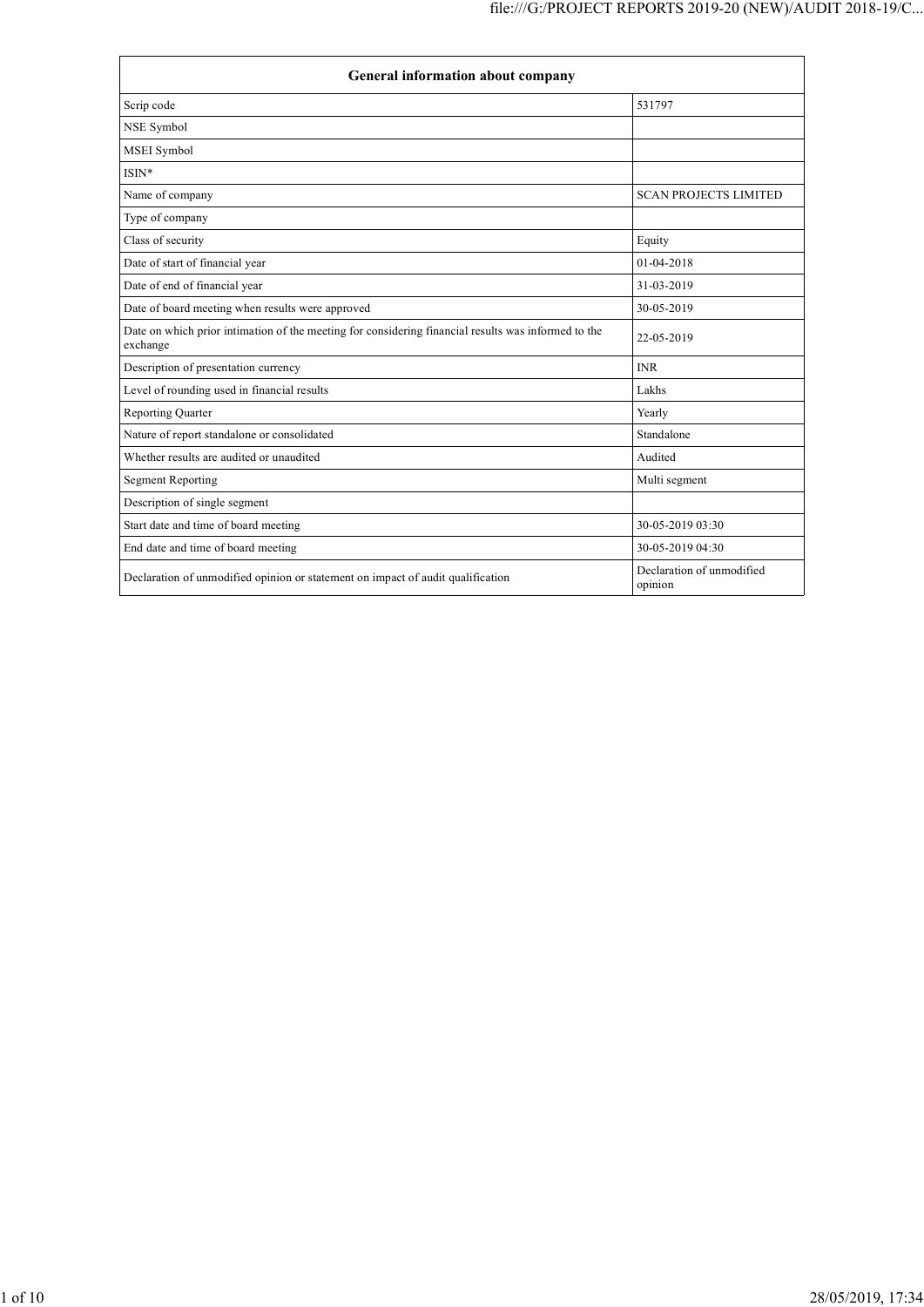| <b>Financial Results - Ind-AS</b> |                                                                                                                                                                                               |                                          |                                                               |
|-----------------------------------|-----------------------------------------------------------------------------------------------------------------------------------------------------------------------------------------------|------------------------------------------|---------------------------------------------------------------|
|                                   | <b>Particulars</b>                                                                                                                                                                            | 3 months/ 6 months ended<br>(dd-mm-yyyy) | Year to date figures for current period<br>ended (dd-mm-yyyy) |
| A                                 | Date of start of reporting period                                                                                                                                                             | $01-01-2019$                             | $01-04-2018$                                                  |
| B                                 | Date of end of reporting period                                                                                                                                                               | 31-03-2019                               | 31-03-2019                                                    |
| $\mathcal{C}$                     | Whether results are audited or unaudited                                                                                                                                                      | Audited                                  | Audited                                                       |
| D                                 | Nature of report standalone or consolidated                                                                                                                                                   | Standalone                               | Standalone                                                    |
| Part<br>Т                         | Blue color marked fields are non-mandatory. For Consolidated Results, if the company has no figures for 3 months / 6<br>months ended, in such case zero shall be inserted in the said column. |                                          |                                                               |
| 1                                 | Income                                                                                                                                                                                        |                                          |                                                               |
|                                   | Revenue from operations                                                                                                                                                                       | 219.57                                   | 409.05                                                        |
|                                   | Other income                                                                                                                                                                                  | $\theta$                                 | $\Omega$                                                      |
|                                   | <b>Total income</b>                                                                                                                                                                           | 219.57                                   | 409.05                                                        |
| $\mathbf{2}$                      | <b>Expenses</b>                                                                                                                                                                               |                                          |                                                               |
| (a)                               | Cost of materials consumed                                                                                                                                                                    | $\mathbf{0}$                             | $\overline{0}$                                                |
| (b)                               | Purchases of stock-in-trade                                                                                                                                                                   | 99.42                                    | 161.15                                                        |
| (c)                               | Changes in inventories of finished goods, work-in-<br>progress and stock-in-trade                                                                                                             | $\theta$                                 | $\Omega$                                                      |
| (d)                               | Employee benefit expense                                                                                                                                                                      | 21.91                                    | 85.5                                                          |
| (e)                               | Finance costs                                                                                                                                                                                 | 1.86                                     | 9.93                                                          |
| (f)                               | Depreciation, depletion and amortisation expense                                                                                                                                              | 1.04                                     | 4.18                                                          |
| (f)                               | <b>Other Expenses</b>                                                                                                                                                                         |                                          |                                                               |
| 1                                 | Erection and Commissioning Charges paid to others                                                                                                                                             | 80.79                                    | 103.39                                                        |
| $\overline{2}$                    | Operation and other expenses                                                                                                                                                                  | 7.21                                     | 27.64                                                         |
| 10                                |                                                                                                                                                                                               |                                          |                                                               |
|                                   | <b>Total other expenses</b>                                                                                                                                                                   | 88                                       | 131.03                                                        |
|                                   | <b>Total expenses</b>                                                                                                                                                                         | 212.23                                   | 391.79                                                        |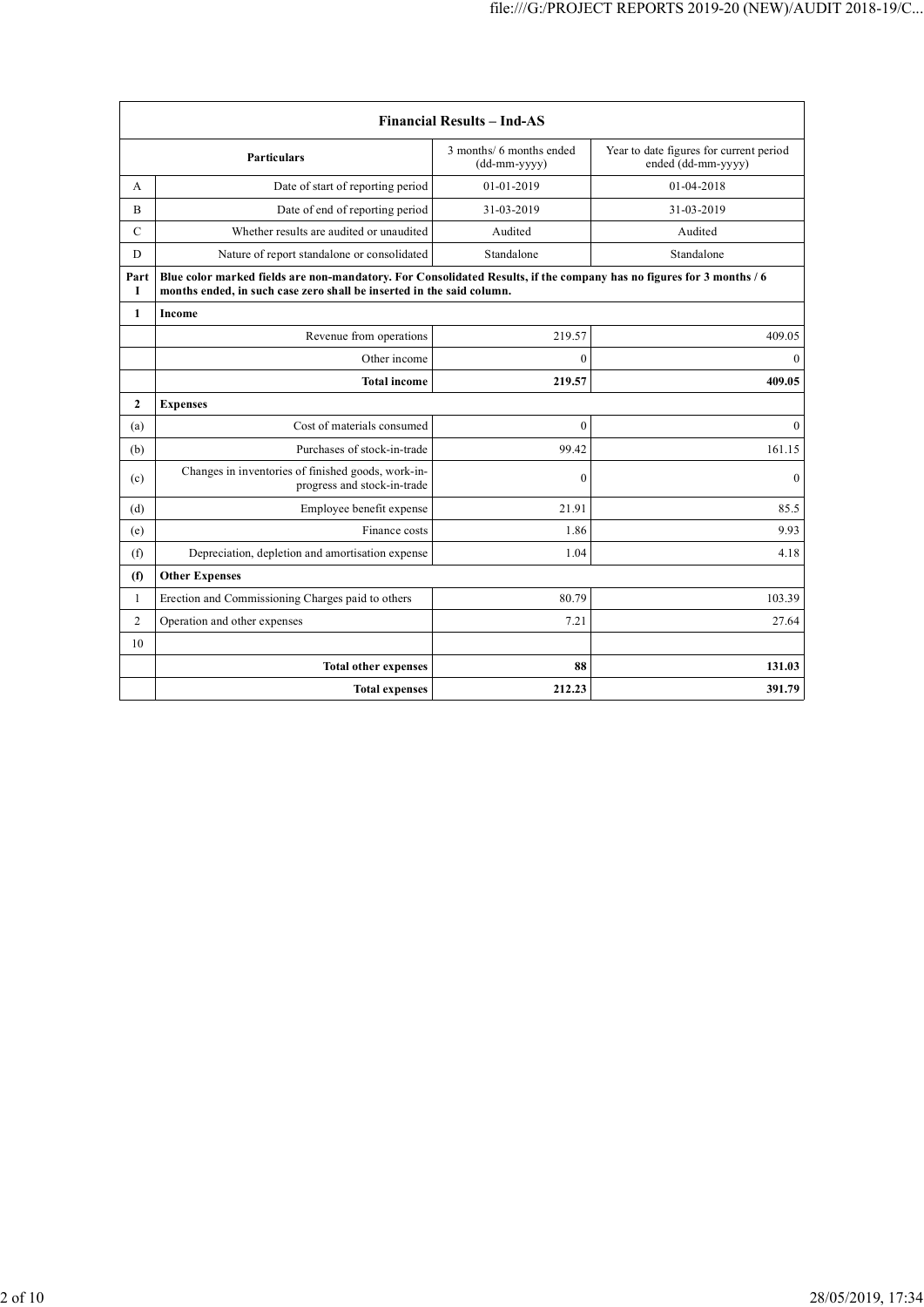| <b>Financial Results - Ind-AS</b> |                                                                                                                                                                                               |                                            |                                                               |
|-----------------------------------|-----------------------------------------------------------------------------------------------------------------------------------------------------------------------------------------------|--------------------------------------------|---------------------------------------------------------------|
|                                   | <b>Particulars</b>                                                                                                                                                                            | 3 months/ 6 months ended<br>$(dd-mm-yyyy)$ | Year to date figures for current<br>period ended (dd-mm-yyyy) |
| A                                 | Date of start of reporting period                                                                                                                                                             | 01-01-2019                                 | 01-04-2018                                                    |
| B                                 | Date of end of reporting period                                                                                                                                                               | 31-03-2019                                 | 31-03-2019                                                    |
| $\mathcal{C}$                     | Whether results are audited or unaudited                                                                                                                                                      | Audited                                    | Audited                                                       |
| D                                 | Nature of report standalone or consolidated                                                                                                                                                   | Standalone                                 | Standalone                                                    |
| Part<br>I                         | Blue color marked fields are non-mandatory. For Consolidated Results, if the company has no figures for 3 months / 6<br>months ended, in such case zero shall be inserted in the said column. |                                            |                                                               |
| 3                                 | Total profit before exceptional items and tax                                                                                                                                                 | 7.34                                       | 17.26                                                         |
| $\overline{4}$                    | Exceptional items                                                                                                                                                                             | $\theta$                                   | $\theta$                                                      |
| 5                                 | Total profit before tax                                                                                                                                                                       | 7.34                                       | 17.26                                                         |
| 7                                 | <b>Tax expense</b>                                                                                                                                                                            |                                            |                                                               |
| 8                                 | Current tax                                                                                                                                                                                   | 1.55                                       | 4.38                                                          |
| 9                                 | Deferred tax                                                                                                                                                                                  | 0.32                                       | 0.21                                                          |
| 10                                | <b>Total tax expenses</b>                                                                                                                                                                     | 1.87                                       | 4.59                                                          |
| 11                                | Net movement in regulatory deferral account balances related to<br>profit or loss and the related deferred tax movement                                                                       | $\boldsymbol{0}$                           | $\overline{0}$                                                |
| 14                                | Net Profit Loss for the period from continuing operations                                                                                                                                     | 5.47                                       | 12.67                                                         |
| 15                                | Profit (loss) from discontinued operations before tax                                                                                                                                         | $\theta$                                   | $\overline{0}$                                                |
| 16                                | Tax expense of discontinued operations                                                                                                                                                        | $\theta$                                   | $\mathbf{0}$                                                  |
| 17                                | Net profit (loss) from discontinued operation after tax                                                                                                                                       | $\theta$                                   | $\mathbf{0}$                                                  |
| 19                                | Share of profit (loss) of associates and joint ventures accounted<br>for using equity method                                                                                                  | $\theta$                                   | $\overline{0}$                                                |
| 21                                | Total profit (loss) for period                                                                                                                                                                | 5.47                                       | 12.67                                                         |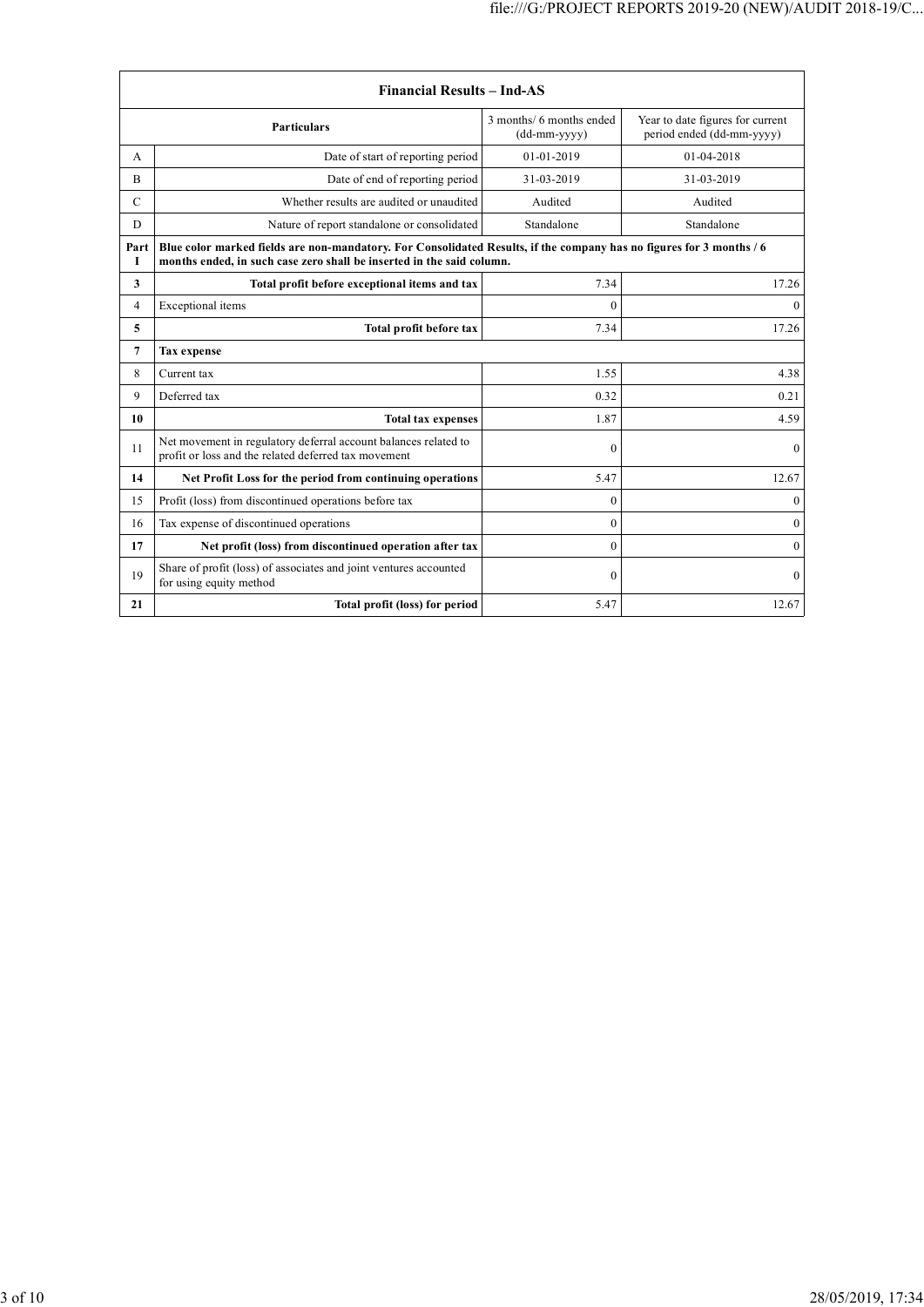| <b>Financial Results - Ind-AS</b> |                                                                                 |                                                |                                                               |
|-----------------------------------|---------------------------------------------------------------------------------|------------------------------------------------|---------------------------------------------------------------|
| <b>Particulars</b>                |                                                                                 | 3 months/ 6 month ended (dd-<br>$mm$ -yyyy $)$ | Year to date figures for current period ended<br>(dd-mm-yyyy) |
| А                                 | Date of start of reporting period                                               | $01-01-2019$                                   | 01-04-2018                                                    |
| B                                 | Date of end of reporting period                                                 | 31-03-2019                                     | 31-03-2019                                                    |
| C                                 | Whether results are audited or unaudited                                        | Audited                                        | Audited                                                       |
| D                                 | Nature of report standalone or consolidated                                     | Standalone                                     | Standalone                                                    |
|                                   | Other comprehensive income [Abstract]                                           |                                                |                                                               |
| 1                                 | Amount of items that will not be reclassified to profit and loss                |                                                |                                                               |
|                                   | Re-mesurement of the defined benefit plans                                      | 2.16                                           | 2.16                                                          |
|                                   | Total Amount of items that will not be reclassified to<br>profit and loss       | 2.16                                           | 2.16                                                          |
| 2                                 | Income tax relating to items that will not be<br>reclassified to profit or loss | 0.56                                           | 0.56                                                          |
| 3                                 | Amount of items that will be reclassified to profit and loss                    |                                                |                                                               |
|                                   | Total Amount of items that will be reclassified to<br>profit and loss           |                                                |                                                               |
| 4                                 | Income tax relating to items that will be reclassified<br>to profit or loss     | $\theta$                                       | $\Omega$                                                      |
| 5                                 | Total Other comprehensive income                                                | 1.6                                            | 1.6                                                           |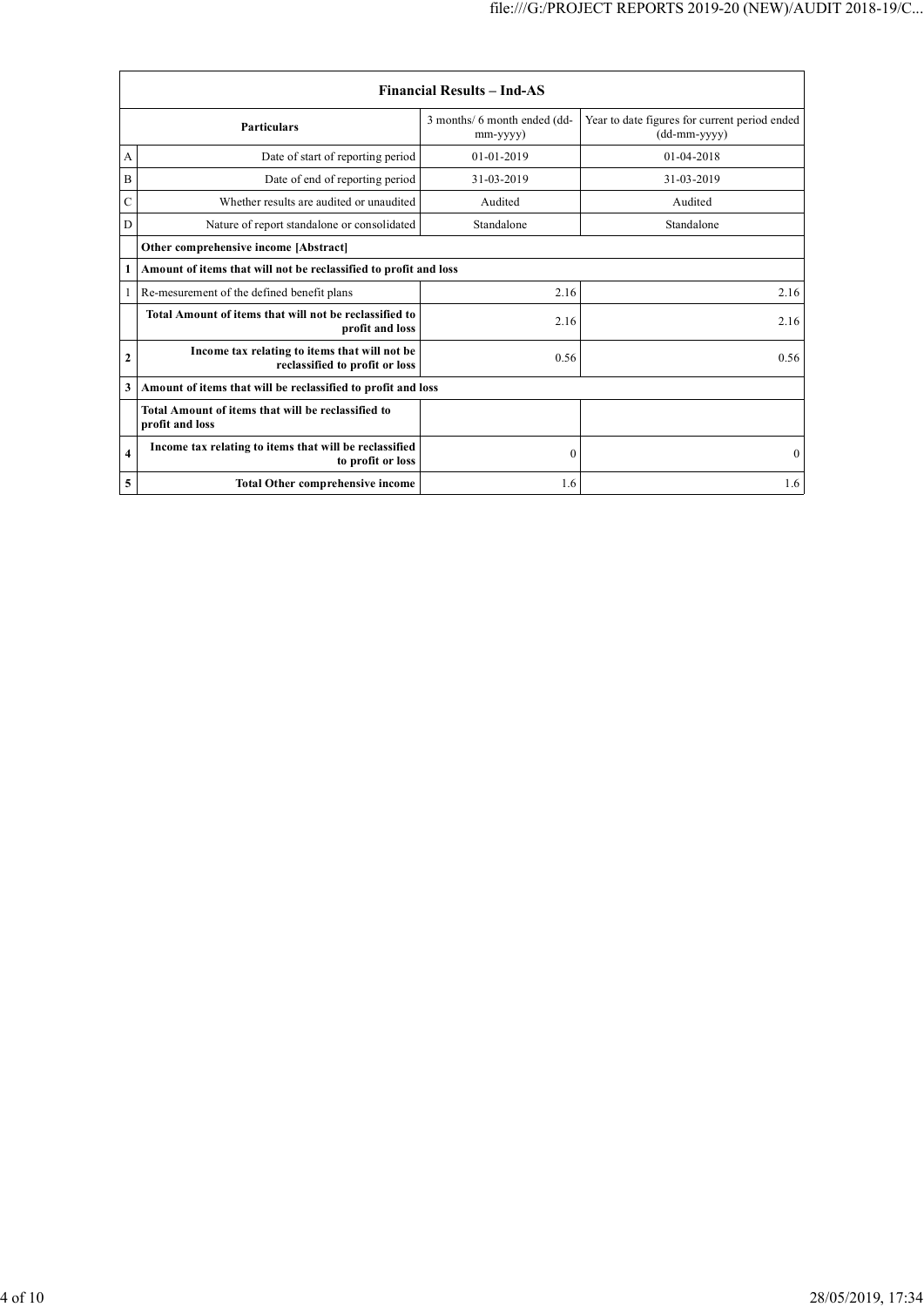| <b>Financial Results - Ind-AS</b> |                                                                                                                                                                                               |                                            |                                                               |
|-----------------------------------|-----------------------------------------------------------------------------------------------------------------------------------------------------------------------------------------------|--------------------------------------------|---------------------------------------------------------------|
|                                   | Particulars                                                                                                                                                                                   | 3 months/ 6 months ended<br>$(dd-mm-yyyy)$ | Year to date figures for current period<br>ended (dd-mm-yyyy) |
| A                                 | Date of start of reporting period                                                                                                                                                             | 01-01-2019                                 | 01-04-2018                                                    |
| B                                 | Date of end of reporting period                                                                                                                                                               | 31-03-2019                                 | 31-03-2019                                                    |
| С                                 | Whether results are audited or unaudited                                                                                                                                                      | Audited                                    | Audited                                                       |
| D                                 | Nature of report standalone or consolidated                                                                                                                                                   | Standalone                                 | Standalone                                                    |
| Part<br>I                         | Blue color marked fields are non-mandatory. For Consolidated Results, if the company has no figures for 3 months / 6<br>months ended, in such case zero shall be inserted in the said column. |                                            |                                                               |
| 23                                | <b>Total Comprehensive Income for the period</b>                                                                                                                                              | 7.07                                       | 14.27                                                         |
| 24                                | Total profit or loss, attributable to                                                                                                                                                         |                                            |                                                               |
|                                   | Profit or loss, attributable to owners of parent                                                                                                                                              |                                            |                                                               |
|                                   | Total profit or loss, attributable to non-controlling interests                                                                                                                               |                                            |                                                               |
| 25                                | Total Comprehensive income for the period attributable to                                                                                                                                     |                                            |                                                               |
|                                   | Comprehensive income for the period attributable to owners<br>of parent                                                                                                                       | $\mathbf{0}$                               | $\overline{0}$                                                |
|                                   | Total comprehensive income for the period attributable to<br>owners of parent non-controlling interests                                                                                       | $\mathbf{0}$                               | $\boldsymbol{0}$                                              |
| 26                                | Details of equity share capital                                                                                                                                                               |                                            |                                                               |
|                                   | Paid-up equity share capital                                                                                                                                                                  | 287.33                                     | 287.33                                                        |
|                                   | Face value of equity share capital                                                                                                                                                            | 10                                         | 10                                                            |
| 27                                | <b>Details of debt securities</b>                                                                                                                                                             |                                            |                                                               |
| 28                                | Reserves excluding revaluation reserve                                                                                                                                                        |                                            | 34.47                                                         |
| 29                                | <b>Earnings per share</b>                                                                                                                                                                     |                                            |                                                               |
| i                                 | Earnings per equity share for continuing operations                                                                                                                                           |                                            |                                                               |
|                                   | Basic earnings (loss) per share from continuing operations                                                                                                                                    | 0.19                                       | 0.44                                                          |
|                                   | Diluted earnings (loss) per share from continuing operations                                                                                                                                  | 0.19                                       | 0.44                                                          |
| ii                                | Earnings per equity share for discontinued operations                                                                                                                                         |                                            |                                                               |
|                                   | Basic earnings (loss) per share from discontinued operations                                                                                                                                  | $\boldsymbol{0}$                           | 0                                                             |
|                                   | Diluted earnings (loss) per share from discontinued operations                                                                                                                                | $\mathbf{0}$                               | $\boldsymbol{0}$                                              |
| ii                                | <b>Earnings per equity share</b>                                                                                                                                                              |                                            |                                                               |
|                                   | Basic earnings (loss) per share from continuing and<br>discontinued operations                                                                                                                | 0.19                                       | 0.44                                                          |
|                                   | Diluted earnings (loss) per share from continuing and<br>discontinued operations                                                                                                              | 0.19                                       | 0.44                                                          |
| 30                                | Debt equity ratio                                                                                                                                                                             |                                            |                                                               |
| 31                                | Debt service coverage ratio                                                                                                                                                                   |                                            |                                                               |
| 32                                | Interest service coverage ratio                                                                                                                                                               |                                            |                                                               |
| 33                                | Disclosure of notes on financial results                                                                                                                                                      | Textual Information(1)                     |                                                               |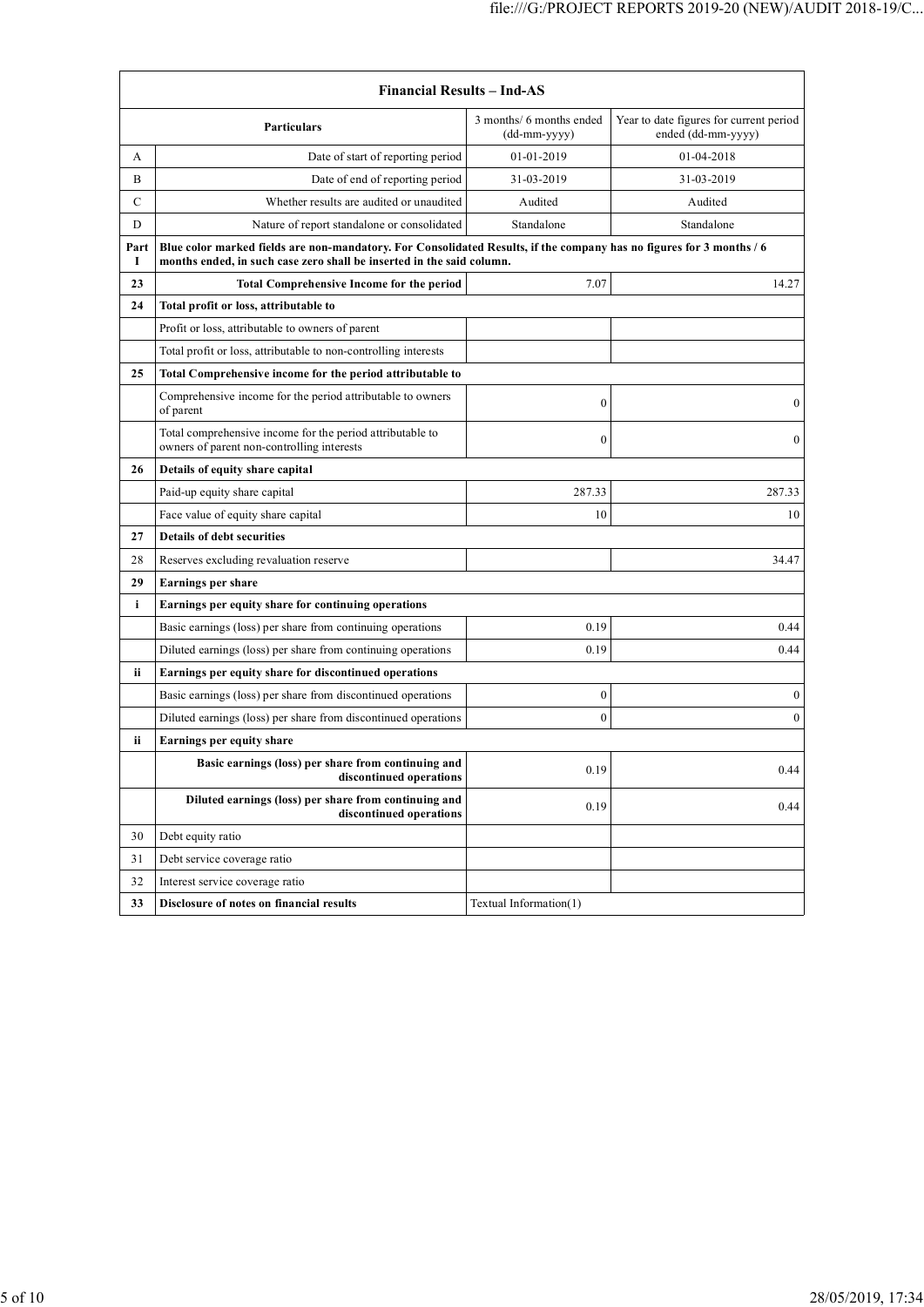|                        | <b>Text Block</b>                                                                                                                                                                                                                                                                                                                                                                                                                                                                                                                                                                                                                                                                                                                                                                                                                                                                                                                                                                                                                                                                                                                                                                                                                                                                                                                                                                                                                                                                                                                                                                                                                                                                                                                                                                                                                                                                                                                                                                                                                                                                                                                                                                                                                                                                                                                                                                                                                                                                                         |
|------------------------|-----------------------------------------------------------------------------------------------------------------------------------------------------------------------------------------------------------------------------------------------------------------------------------------------------------------------------------------------------------------------------------------------------------------------------------------------------------------------------------------------------------------------------------------------------------------------------------------------------------------------------------------------------------------------------------------------------------------------------------------------------------------------------------------------------------------------------------------------------------------------------------------------------------------------------------------------------------------------------------------------------------------------------------------------------------------------------------------------------------------------------------------------------------------------------------------------------------------------------------------------------------------------------------------------------------------------------------------------------------------------------------------------------------------------------------------------------------------------------------------------------------------------------------------------------------------------------------------------------------------------------------------------------------------------------------------------------------------------------------------------------------------------------------------------------------------------------------------------------------------------------------------------------------------------------------------------------------------------------------------------------------------------------------------------------------------------------------------------------------------------------------------------------------------------------------------------------------------------------------------------------------------------------------------------------------------------------------------------------------------------------------------------------------------------------------------------------------------------------------------------------------|
| Textual Information(1) | Note:<br>• The above mentioned audited results were reviewed by the Audit Committee and approved by the<br>Board of Directors of the Company at its meeting held on 30th May 2019.<br>• The Statutory auditors of the Company have carried out an audit of the above results for the quarter and<br>year to date ended March 31, 2019. The Auditors' opinion on quarterly and year to date standalone<br>financial results of the company is unmodified.<br>• Previous period/year figures have been regrouped / rearranged, wherever necessary, to confirm with the<br>current period classification.<br>• The financial results of the Company have been prepared in accordance with Indian Accounting<br>Standards ("Ind AS") prescribed under Section 133 of the Companies Act, 2013 read with relevant rules<br>thereunder and in terms of Regulation 33 of the SEBI (Listing Obligations and Disclosure Requirements)<br>Regulations, 2015 and SEBI circular dated July 5, 2016.<br>• The figures for the quarter ended March 31, 2019 and March 31, 2018 are the balancing figures<br>between audited figures in respect of the full financial year and the year-to-date published figures up to<br>the quarter ended December 31, 2018 and December 31, 2017 respectively.<br>• Effective 01 April 2018, the Company has adopted Indian Accounting Standard 115 (Ind AS 115)<br>-"Revenue from contracts with customers" using the cumulative catch-up transition method, applied to<br>contracts that were not completed as on the transition date i.e. 01 April 2018. Accordingly, the<br>comparative amounts of revenue and the corresponding contract assets / liabilities have not been<br>retrospectively adjusted. The effect on adoption of Ind-AS 115 was insignificant.<br>• Disclosure of assets and liabilities as per Regulation 33 of the SEBI (Listing Obligations and<br>Disclosure Requirements) Regulations, 2015 for the year ended 31st March, 2019 is given as per<br>Annexure "I" attached.<br>• Under Ind AS the management has identified two operating segments (i.e. Erection, Commissioning,<br>Supervision & Annual Maintenance Contract and Trading Activities). Accordingly necessary<br>information on reportable segments is given as per Annexure "II" attached.<br>• Information in Investor complaints in pursuant to clause 41 of the Listing Agreement for the quarter<br>ended 31st March 2019: beginning 00; received 00; disposed off 00; and pending 00. |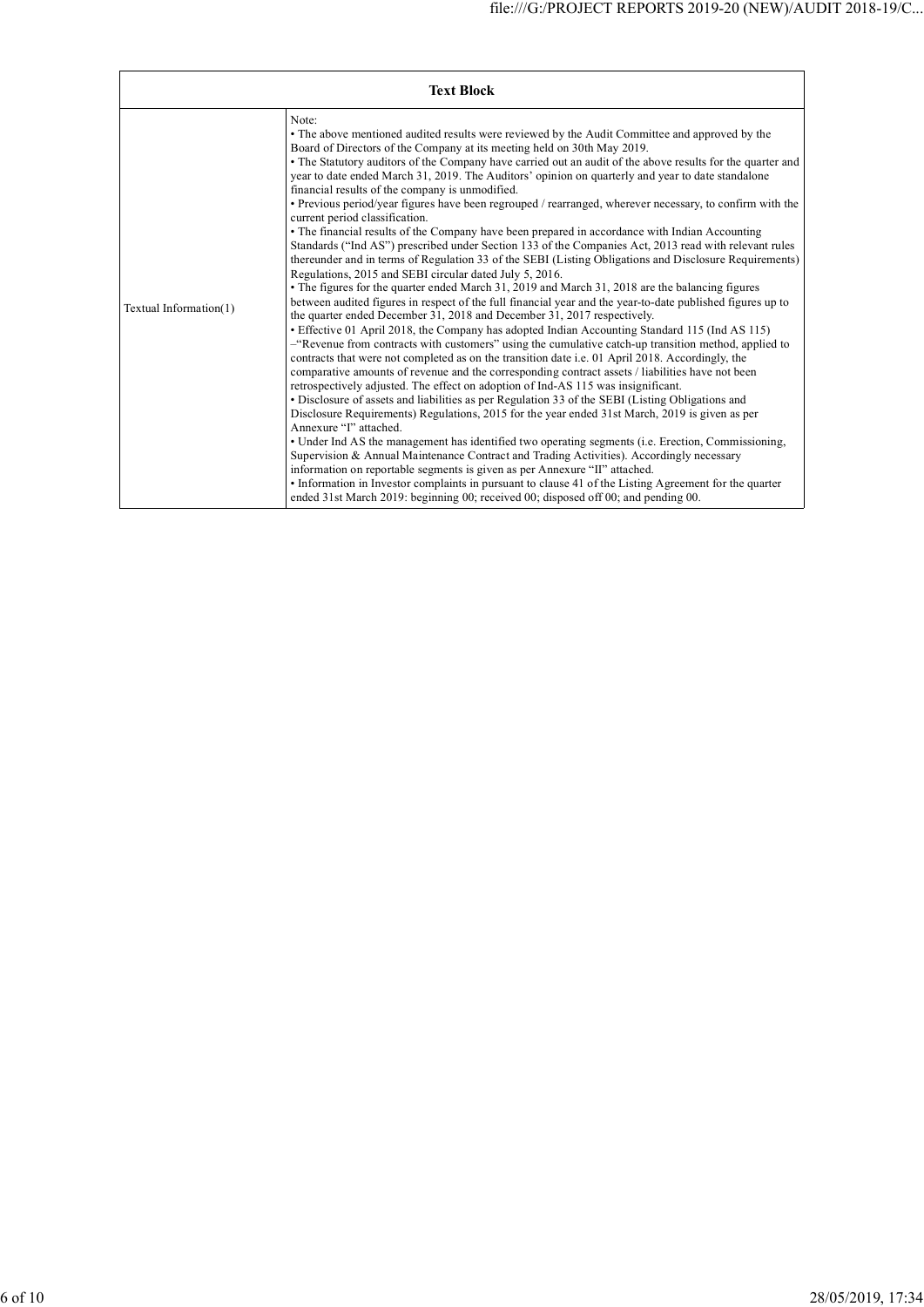|   | <b>Statement of Asset and Liabilities</b>         |                                 |  |  |
|---|---------------------------------------------------|---------------------------------|--|--|
|   | Particulars                                       | Current year ended (dd-mm-yyyy) |  |  |
|   | Date of start of reporting period                 | 01-04-2018                      |  |  |
|   | Date of end of reporting period                   | 31-03-2019                      |  |  |
|   | Whether results are audited or unaudited          | Audited                         |  |  |
|   | Nature of report standalone or consolidated       | Standalone                      |  |  |
|   | <b>Assets</b>                                     |                                 |  |  |
| 1 | <b>Non-current assets</b>                         |                                 |  |  |
|   | Property, plant and equipment                     | 59.69                           |  |  |
|   | Capital work-in-progress                          | $\bf{0}$                        |  |  |
|   | Investment property                               | $\boldsymbol{0}$                |  |  |
|   | Goodwill                                          | $\boldsymbol{0}$                |  |  |
|   | Other intangible assets                           | $\boldsymbol{0}$                |  |  |
|   | Intangible assets under development               | $\boldsymbol{0}$                |  |  |
|   | Biological assets other than bearer plants        | $\boldsymbol{0}$                |  |  |
|   | Investments accounted for using equity method     | $\mathbf{0}$                    |  |  |
|   | <b>Non-current financial assets</b>               |                                 |  |  |
|   | Non-current investments                           | 5.6                             |  |  |
|   | Trade receivables, non-current                    | $\boldsymbol{0}$                |  |  |
|   | Loans, non-current                                | $\boldsymbol{0}$                |  |  |
|   | Other non-current financial assets                | $\mathbf{0}$                    |  |  |
|   | <b>Total non-current financial assets</b>         | 5.6                             |  |  |
|   | Deferred tax assets (net)                         | 8.35                            |  |  |
|   | Other non-current assets                          | 25.7                            |  |  |
|   | <b>Total non-current assets</b>                   | 99.34                           |  |  |
| 2 | <b>Current assets</b>                             |                                 |  |  |
|   | Inventories                                       | 12.22                           |  |  |
|   | <b>Current financial asset</b>                    |                                 |  |  |
|   | Current investments                               | $\overline{0}$                  |  |  |
|   | Trade receivables, current                        | 239.15                          |  |  |
|   | Cash and cash equivalents                         | 29.71                           |  |  |
|   | Bank balance other than cash and cash equivalents | $\boldsymbol{0}$                |  |  |
|   | Loans, current                                    | $\mathbf{0}$                    |  |  |
|   | Other current financial assets                    | $\mathbf{0}$                    |  |  |
|   | Total current financial assets                    | 268.86                          |  |  |
|   | Current tax assets (net)                          | 0.97                            |  |  |
|   | Other current assets                              | 264.29                          |  |  |
|   | <b>Total current assets</b>                       | 546.34                          |  |  |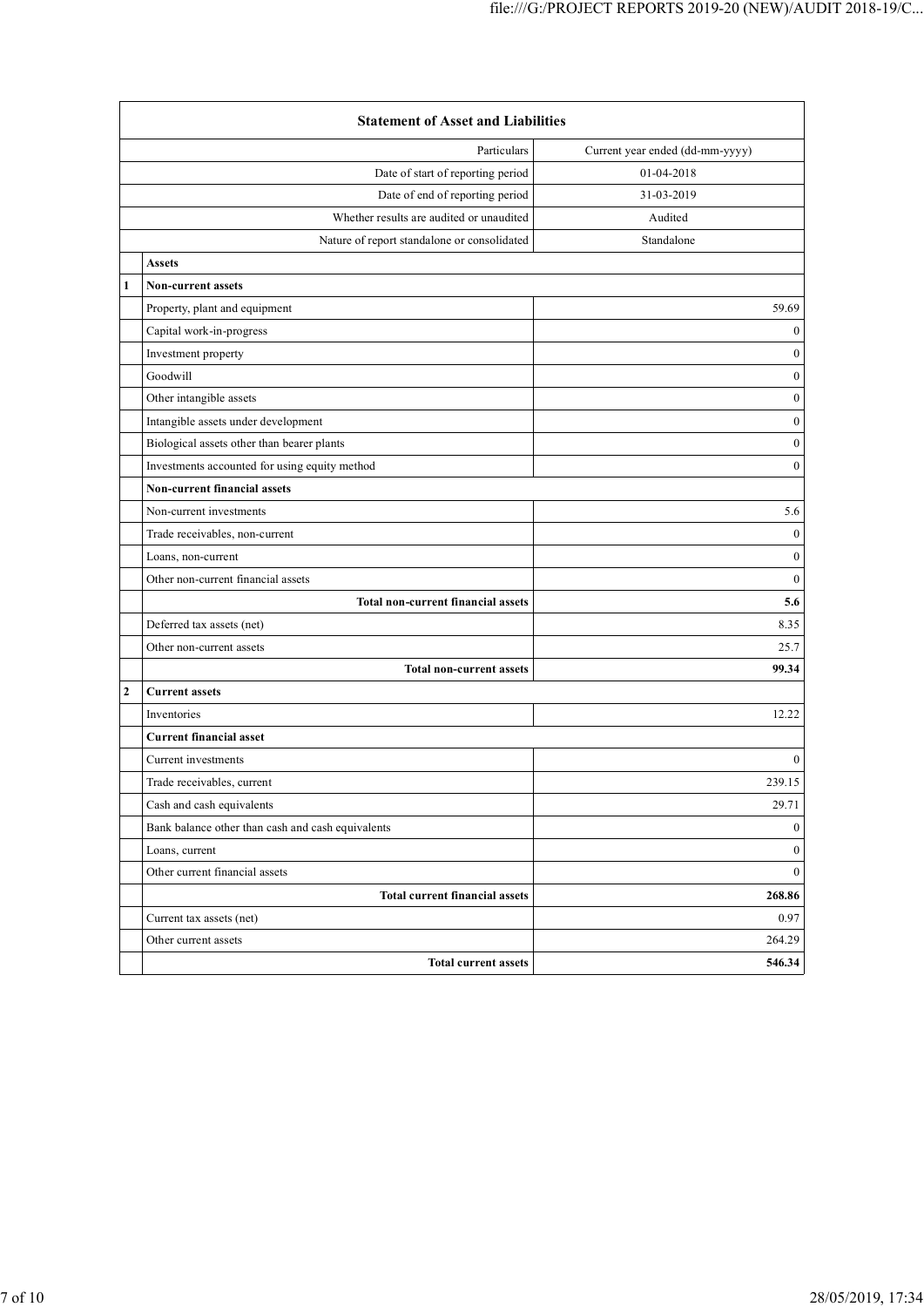|   | <b>Statement of Asset and Liabilities</b>                                                 |                                 |  |  |
|---|-------------------------------------------------------------------------------------------|---------------------------------|--|--|
|   | Particulars                                                                               | Current year ended (dd-mm-yyyy) |  |  |
|   | Date of start of reporting period                                                         | 01-04-2018                      |  |  |
|   | Date of end of reporting period                                                           | 31-03-2019                      |  |  |
|   | Whether results are audited or unaudited                                                  | Audited                         |  |  |
|   | Nature of report standalone or consolidated                                               | Standalone                      |  |  |
|   | Non-current assets classified as held for sale                                            | $\overline{0}$                  |  |  |
| 4 | Regulatory deferral account debit balances and related deferred tax Assets                | $\overline{0}$                  |  |  |
|   | <b>Total assets</b>                                                                       | 645.68                          |  |  |
|   | <b>Equity and liabilities</b>                                                             |                                 |  |  |
|   | <b>Equity</b>                                                                             |                                 |  |  |
|   | Equity attributable to owners of parent                                                   |                                 |  |  |
|   | Equity share capital                                                                      | 399.9                           |  |  |
|   | Other equity                                                                              | 34.47                           |  |  |
|   | Total equity attributable to owners of parent                                             | 434.37                          |  |  |
|   | Non controlling interest                                                                  |                                 |  |  |
|   | <b>Total equity</b>                                                                       | 434.37                          |  |  |
|   | <b>Liabilities</b>                                                                        |                                 |  |  |
|   | <b>Non-current liabilities</b>                                                            |                                 |  |  |
|   | <b>Non-current financial liabilities</b>                                                  |                                 |  |  |
|   | Borrowings, non-current                                                                   | $\boldsymbol{0}$                |  |  |
|   | Trade payables, non-current                                                               | $\boldsymbol{0}$                |  |  |
|   | Other non-current financial liabilities                                                   | $\boldsymbol{0}$                |  |  |
|   | <b>Total non-current financial liabilities</b>                                            | $\bf{0}$                        |  |  |
|   | Provisions, non-current                                                                   | 9                               |  |  |
|   | Deferred tax liabilities (net)                                                            | $\boldsymbol{0}$                |  |  |
|   | Deferred government grants, Non-current                                                   | $\boldsymbol{0}$                |  |  |
|   | Other non-current liabilities                                                             | $\boldsymbol{0}$                |  |  |
|   | <b>Total non-current liabilities</b>                                                      | 9                               |  |  |
|   | <b>Current liabilities</b>                                                                |                                 |  |  |
|   | <b>Current financial liabilities</b>                                                      |                                 |  |  |
|   | Borrowings, current                                                                       | 38.83                           |  |  |
|   | Trade payables, current                                                                   | 124.71                          |  |  |
|   | Other current financial liabilities                                                       | 22.26                           |  |  |
|   | <b>Total current financial liabilities</b>                                                | 185.8                           |  |  |
|   | Other current liabilities                                                                 | 16.43                           |  |  |
|   | Provisions, current                                                                       | 0.08                            |  |  |
|   | Current tax liabilities (Net)                                                             | $\mathbf{0}$                    |  |  |
|   | Deferred government grants, Current                                                       | $\overline{0}$                  |  |  |
|   | <b>Total current liabilities</b>                                                          | 202.31                          |  |  |
| 3 | Liabilities directly associated with assets in disposal group classified as held for sale | $\bf{0}$                        |  |  |
| 4 | Regulatory deferral account credit balances and related deferred tax liability            | $\overline{0}$                  |  |  |
|   | <b>Total liabilities</b>                                                                  | 211.31                          |  |  |
|   | <b>Total equity and liabilites</b>                                                        | 645.68                          |  |  |
|   | Disclosure of notes on assets and liabilities                                             |                                 |  |  |